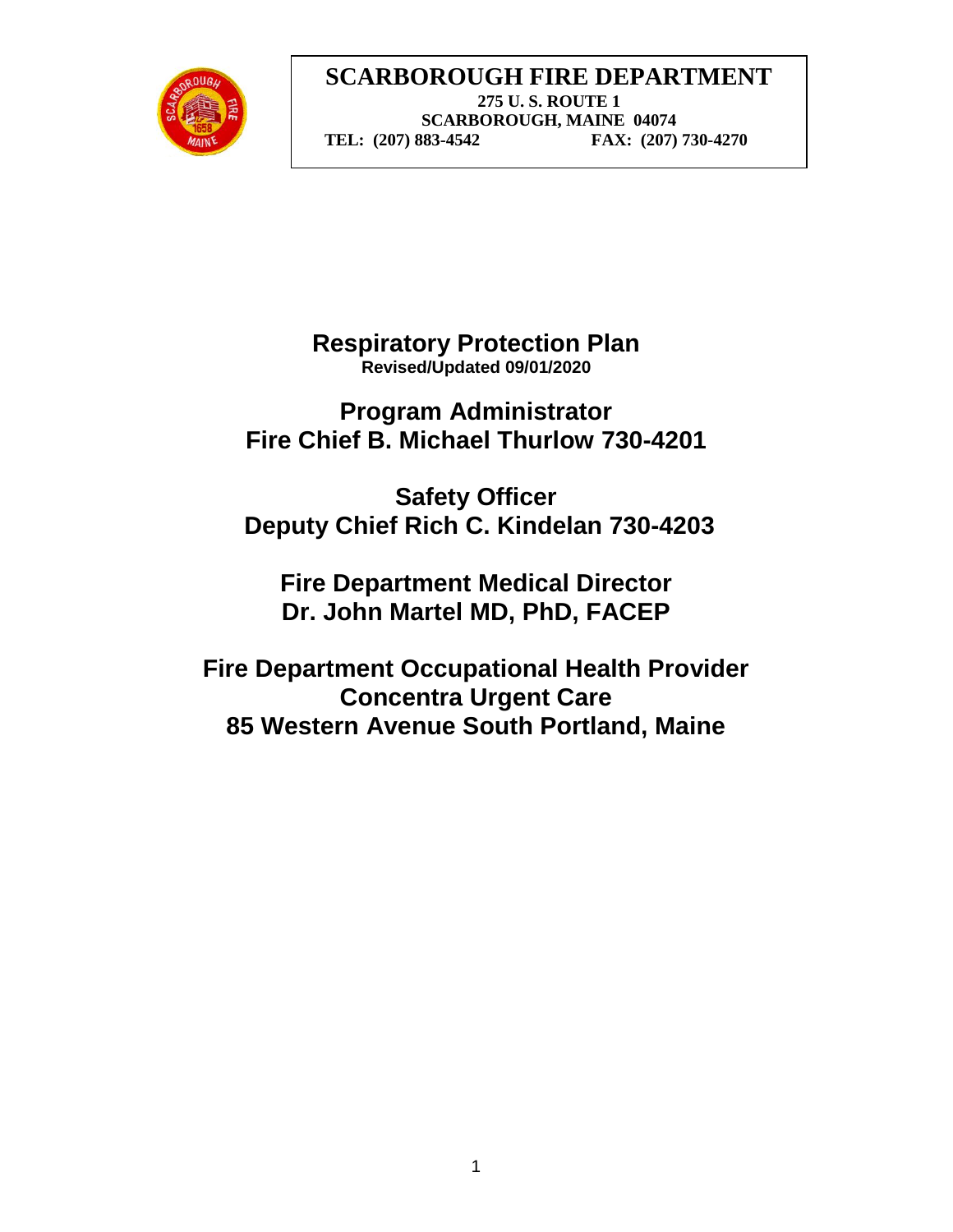

#### **PURPOSE:**

This respiratory protection program is designed to provide a standard operating policy for the Scarborough Fire Department. This policy is designed to insure that all firefighters and EMS providers, engaged in emergency operations, shall be provided personal protection equipment to eliminate respiratory hazards. These hazards include, but are not limited to, by-products of combustion (smoke, heat, toxic gasses, and oxygen deficiency, which present a working environment that is Immediately Dangerous to Life and Health (IDLH), as well as airborne disease particulate. This policy establishes when respiratory protection shall be used and shall meet the intent of the Maine Department of Labor, Bureau of Labor Standards Respiratory Protection Standard, 29 CFR 1910.134 and amendments.

Self Contained Breathing Apparatus (SCBA) shall be the worn in all IDLH atmospheres. Engineering controls, such as ventilation, may be used when the Incident Commander (IC) is able to determine, by metering, that no respiratory hazard exists. Metering must be specific and the IC must be certain that no respiratory hazard exists before respiratory protection can be removed. Ventilation during structural firefighting shall NOT be considered as a substitute for the use of respiratory protection.

N95 respirators shall be worn where indicated and when a airborne disease hazard exists.

#### **SCOPE AND APPLICATION:**

This program shall apply to all employees who may be or are required to wear respiratory protection during firefighting or other emergency operations where an IDLH or other respiratory hazard exists.

The Scarborough Fire Department will be responsible for any required expenses resulting from the employee's participation in the respiratory protection plan.

#### **DEFINITIONS:**

**Buddy System** – Operating in teams of two or more firefighters. *Under this system, no single firefighter shall be assigned a task to perform alone in an IDLH atmosphere.* Members operating under the Buddy System shall maintain voice or visual contact with the other team member(s).

**Fit Testing** – A test conducted on each individual who is expected to wear a respirator as defined by OSHA and only after the individual has been given respiratory clearance by the Fire Department Occupational Health provider. The fit test will be done using the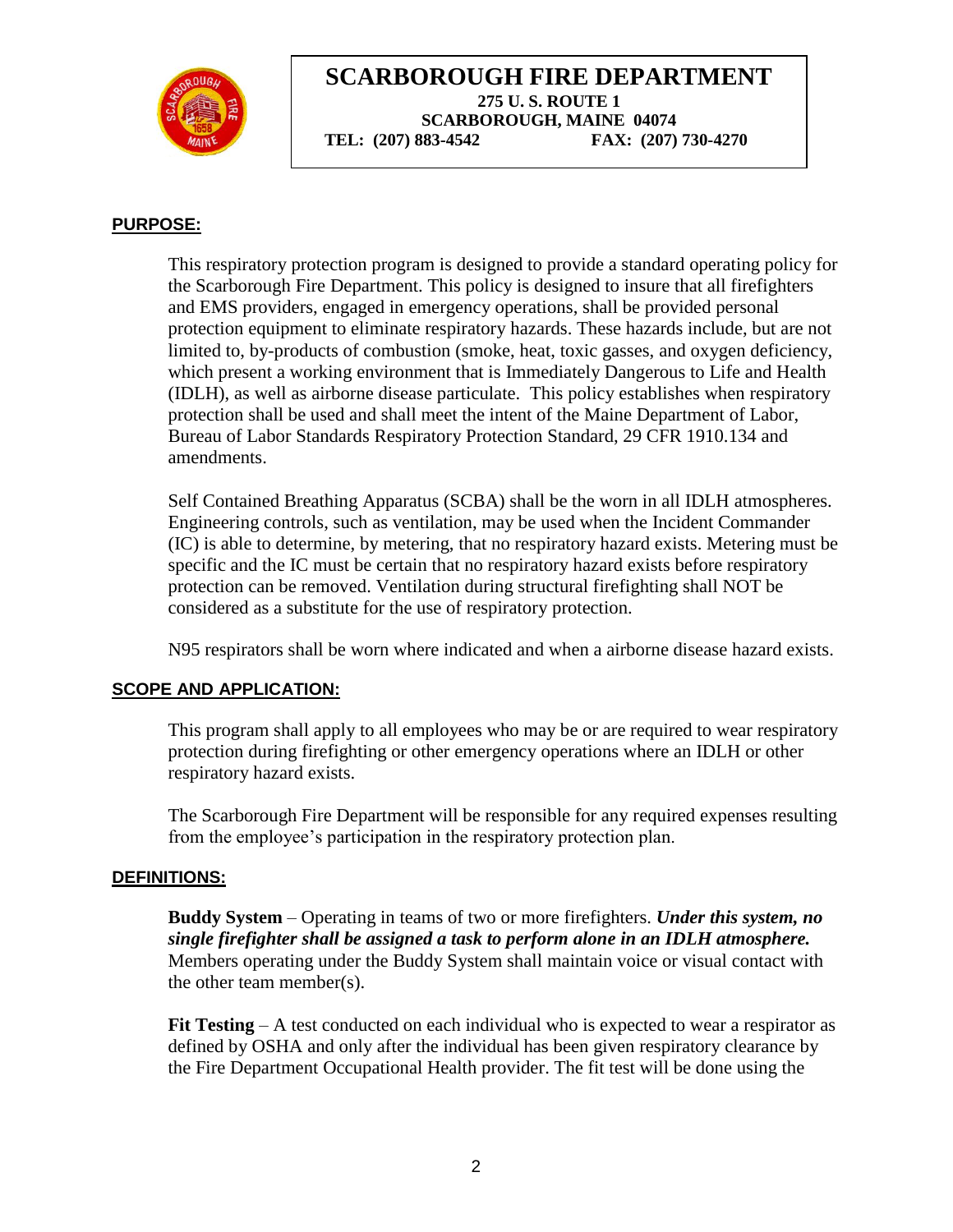

facepiece selected for that individual, to insure a proper seal. Fit testing shall meet the QLFT (qualitative fit testing) protocol found in Appendix B of 29CFR1910.134.

**IDLH** - Immediately Dangerous to Life and Health, means an atmosphere that poses an immediate threat to life, would cause irreversible adverse health effects, or would impair an individual's ability to escape from a dangerous atmosphere. This would include structural fire, chimney fire, dumpster fires, hazardous material incidents, vehicle fires, or any other operations, which may pose a respiratory hazard.

**Individual Air Management Program** – A program to develop an individual's awareness of his or her personal air consumption rate while wearing respiratory protection equipment in a work mode.

**Medical Evaluation** – Shall mean the completion of the attached Medical Questionnaire forms found in Appendix C of 29 CFR 1910.134 and reviewed by a Professional Licensed Health care Provider (PLHCP).

**Medical Examination** – Shall mean a physical examination by a PLHCP, selected by the Scarborough Fire Department.

**N95 Mask** – A particulate mask designed to filter 95% of airborne particles. This will include disposable and ENVO type masks.

**Rescue Team** – This team shall consist of at least two (2) firefighters in full protective clothing with SCBA; have portable radios and rescue equipment immediately available. One member shall remain outside the entry point, while the other member(s) may perform limited outside duties, designated by the IC, as long as those duties do not jeopardize the safety of the interior firefighters.

## **RESPONSIBILITIES:**

## **Fire Chief**

The Fire Chief shall have the overall responsibility for the administration of the Respiratory Protection Program including:

- Development of the Respiratory Protection Program.
- Development of policies, rules, and regulations.
- Developing and implementing a budget to administer the Respiratory Protection Program.
- Appointment of the Respirator Program Administrator.
- Determining those individuals required to participate in the program.
- Assist the program administrator in the respirator protection program.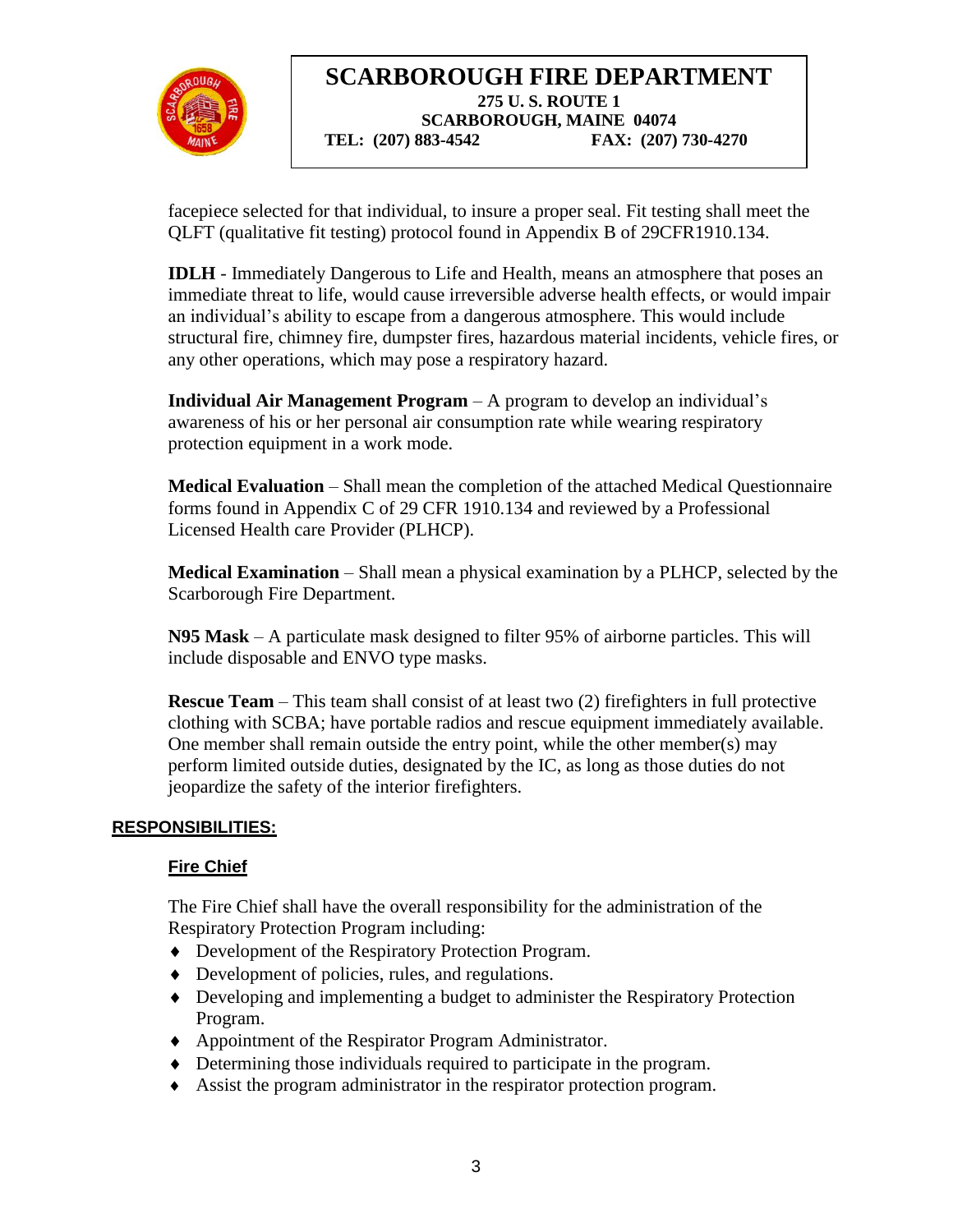

#### **Program Administrator**

The program administrator is responsible for administering and overseeing the respiratory protection program. The program administrator may delegate certain responsibilities and duties to other company officers. Duties of the program administrator shall include:

- Identify work areas or operations that require individuals to wear respirators.
- Select the respiratory protection options.
- Develop and implement the respiratory protection program.
- Ensure that all individuals expected to use respirators are given a medical evaluation.
- Provide a copy of the program and Job Task Analysis to the PLHCP.
- Ensure that physical exams are conducted if required by the PLHCP.
- Implement a fit testing schedule for all individuals expected to wear a respirator.
- Institute a respirator training and retraining program.
- Ensure proper storage and maintenance of respirators.
- Develop and maintain all respirator training and respirator records.
- Evaluate and update the program as needed.
- Shall ensure that the compressed air maintains Grade D quality and that the air compressor is serviced and tested at least annually.

#### **Company Officers**

Company Officers are responsible for ensuring that the respiratory protection program is implemented. In addition to being knowledgeable about the program requirements for their own protection, Company Officers shall ensure that the program is understood and followed by all individuals under their charge. Duties of Company Officers include:

- Ensure that individuals under their supervision have received appropriate training, fit testing, and medical evaluations according to the established schedule.
- Ensuring the availability of respirators for all personnel working in an IDLH atmosphere.
- Enforcing the proper use of SCBA when necessary.
- Ensuring that SCBAs are properly cleaned, maintained, and stored according to the respiratory protection program.
- Continually monitoring work areas and operations to identify respiratory hazards.
- Report to the Program Administrator or Deputy Administrator any individual having difficulty wearing or when using a respirator.
- Ensure that all Personnel operating in IDLH incidents follow the Department SOG for Fire Scene rehab.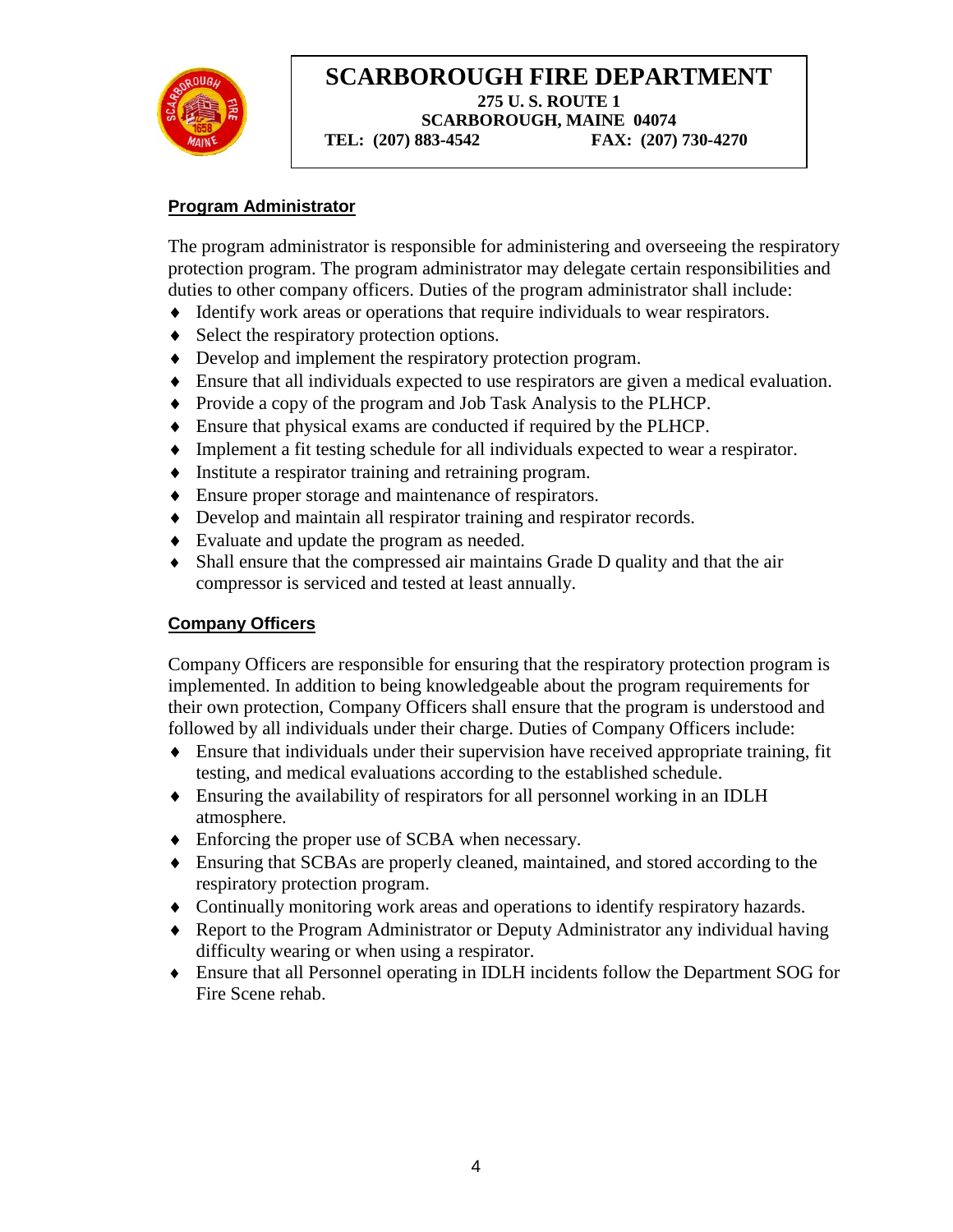

#### **Employees**

- Each employee shall wear his/her SCBA when and where required and in the manner in which they were trained.
- Each employee shall care, maintain, and store their SCBA as instructed.
- Shall inform the Company Officer if the SCBA facepiece no longer fits well and request to be refitted with the proper fitting facepiece.
- Inform the Company Officer should you have difficulty when wearing or using an SCBA.
- Inform the Company Officer or Program Administrator of any respiratory hazards that you feel are not adequately addressed in the workplace and any other concerns that you have regarding the program.

#### **PROGRAM ELEMENTS:**

#### **Selection of Respirator Procedures:**

#### **SCBA**

The Scarborough Fire Department currently uses Scott BA50 SCBA.'s with model AV3000 masks. These SCBA's are certified by NIOSH and shall be used in accordance with that certification. Personnel shall be fit tested annually. Should the individual require a different mask then the standard, the Department shall issue to the individual member the proper fitting mask.

#### **N95/ENVO**

The Scarborough Fire Department currently uses both disposable and reusable N95 respirators. Personnel shall be fit tested annually to the type of N95 respirator they will use regularly.

## **HAZARD EVALUATION WHERE SCBA WILL BE REQUIRED:**

#### **Structural Firefighting**

Due to the unknown respiratory hazards posed by structural firefighting, all members of the Scarborough Fire Department engaged in interior structural firefighting shall use SCBAs. The SCBA shall remain in use until overhaul is complete and the fire is determined to be out by the Incident Commander, or the respiratory hazard has been eliminated and deemed safe by the use of air monitoring equipment.

Firefighters who are performing exterior operations at a structural fire may be required to use SCBA, depending on the operation and the potential respiratory hazard as determined by the Incident Commander, Safety Officer, or Company Officer.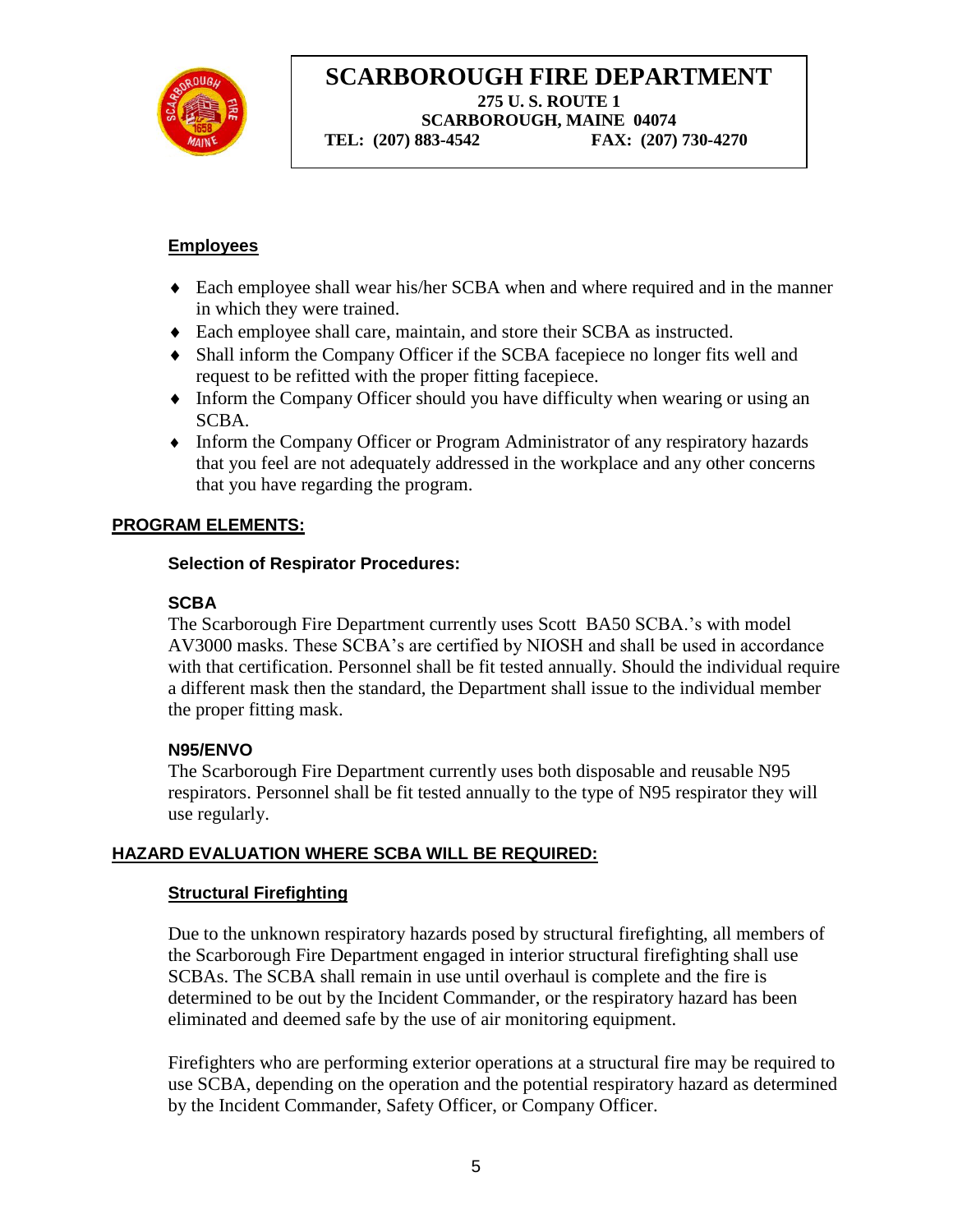

Each and every firefighter using SCBA shall be required to go through Rehabilitation after consuming two air cylinders and prior to reentering any IDLH. Firefighters must complete all aspects of rehab as written in the Rehab SOG. On scene medical personnel have the final approval before a firefighter can re-enter the IDLH atmosphere.

## **Vehicle Fires**

Vehicle fires are known to produce toxic gasses that may be IDLH. Firefighters who are engaged in vehicle firefighting operations shall use SCBA while performing this operation.

## **Dumpster Fires or Trash Container Fires**

These fires (if not classified as a structure fire) when involved in a fire, shall require firefighters to wear SCBA while performing these operations.

## **Hazardous Materials Incidents**

Firefighters who respond to or operate at a hazardous materials incident may be exposed to a variety of known and unknown respiratory hazards. SCBA shall be worn by all personnel operating in the Hot Zone, Warm Zone, and Decontamination Zone as determined by the Incident Commander.

## **Chimney Fires**

Firefighters operating on the roof level at chimney fires shall be required to wear SCBAs.

## **Carbon Monoxide Incidents**

Due to the fact that carbon monoxide presents a potential respiratory hazard, personnel operating at CO Alarms shall wear SCBA until the structure has been declared safe by verification with a 4-Gas Meter.

## **Special Rescue Situations**

Special rescue situations are incidents where the Incident Commander cannot ensure the quality of the atmosphere. In these cases personnel shall be required to wear SCBA. Engineering controls such as ventilation may be used, provided constant monitoring is used to ensure with certainty the quality of the atmosphere in the rescue environment.

## **Other Respiratory Hazards**

Nothing in this policy is intended to restrict the Incident Commander, Safety Officer, or Company Officer from requiring personnel to use SCBA when he/she suspects a potential respiratory hazard.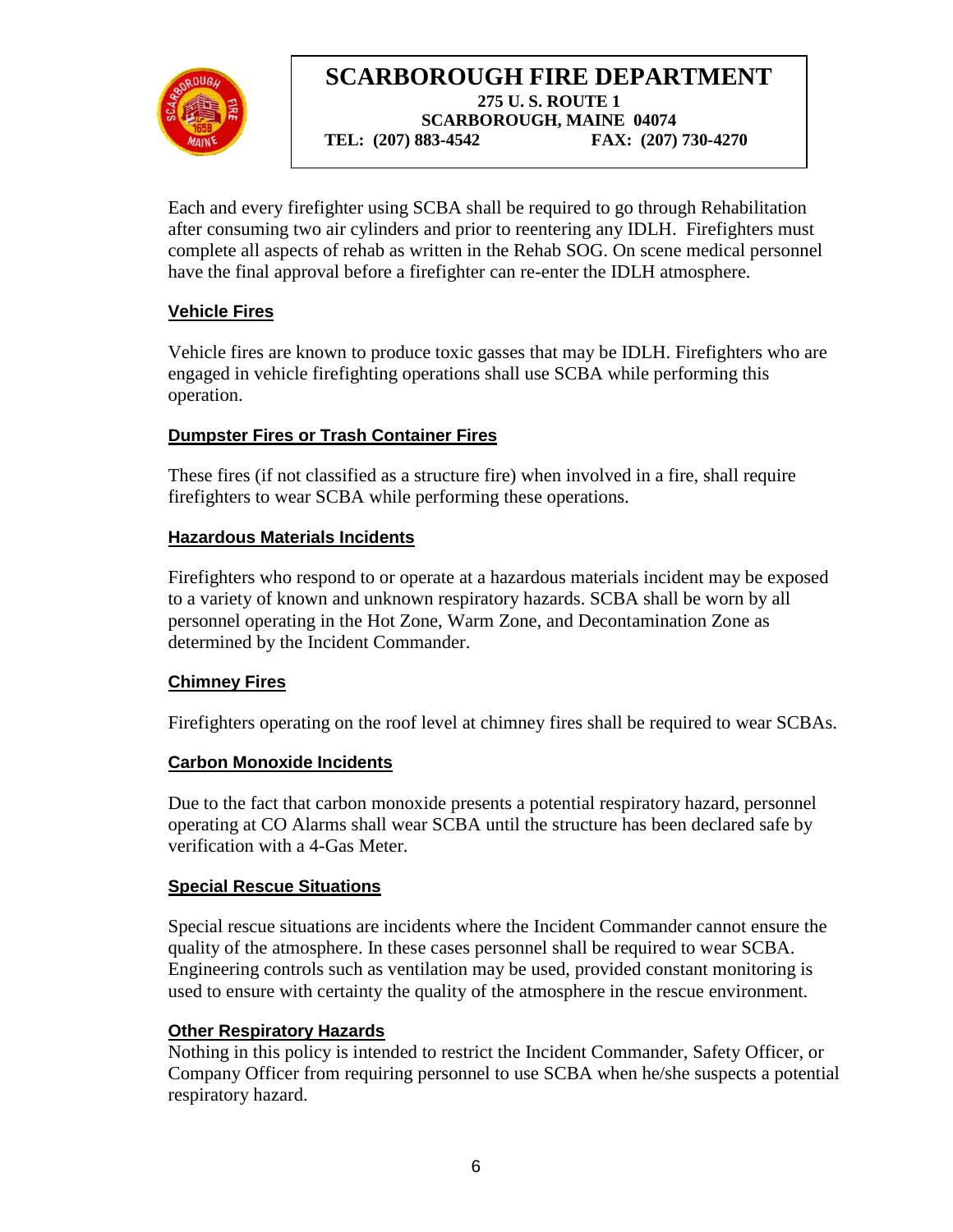

**SCARBOROUGH FIRE DEPARTMENT 275 U. S. ROUTE 1**

**SCARBOROUGH, MAINE 04074**

 **TEL: (207) 883-4542 FAX: (207) 730-4270**

#### **ASSESSING HAZARDS WHERE N95 RESPIRATORS WILL BE USED:**

#### **Emergency Medical Responses**

N95 respirators will be deployed and used when responding on emergency medical calls where a potential for airborne infectious disease may be present. Factors to be weighed in deciding the need for N95 type respirators are:

- Maine EMS Protocols
- Emergency Medical Dispatch Information
- Center for Disease Control Guidance
- Operating during a known Pandemic

#### **UPDATING THE HAZARD ASSESSMENT:**

The Program Administrator shall review and update the hazard assessment annually or as needed.

#### **MEDICAL EXAMINATION:**

All new hires shall be required to complete a Medical Evaluation form, Appendix C of 29 CFR 1910.134. New hires must receive a PLHCP certification that they are able to wear an SCBA. Any new hire refusing a Medical Evaluation will not be eligible to work within the Scarborough Fire Department.

#### **MEDICAL EVALUATION:**

Personnel who may be subject to or required to wear a respirator of any kind must pass a medical evaluation before being permitted to wear respirator in training or on the job. Personnel are not permitted to wear a respirator until a PLHCP has determined that they are medically able to do so. Any personnel refusing a medical evaluation will not be allowed to work in an area requiring a respirator.

A PLHCP will provide the medical evaluation. Medical evaluation procedures are as follows:

- The medical evaluation will be conducted using a questionnaire provided by the PLHCP that meets respiratory protection standard.
- To the extent feasible, the Scarborough Fire Department will assist employees who are unable to read the questionnaire (by providing help in reading the questionnaire). When this is not possible, the employee will be sent directly to the PLHCP for medical evaluation.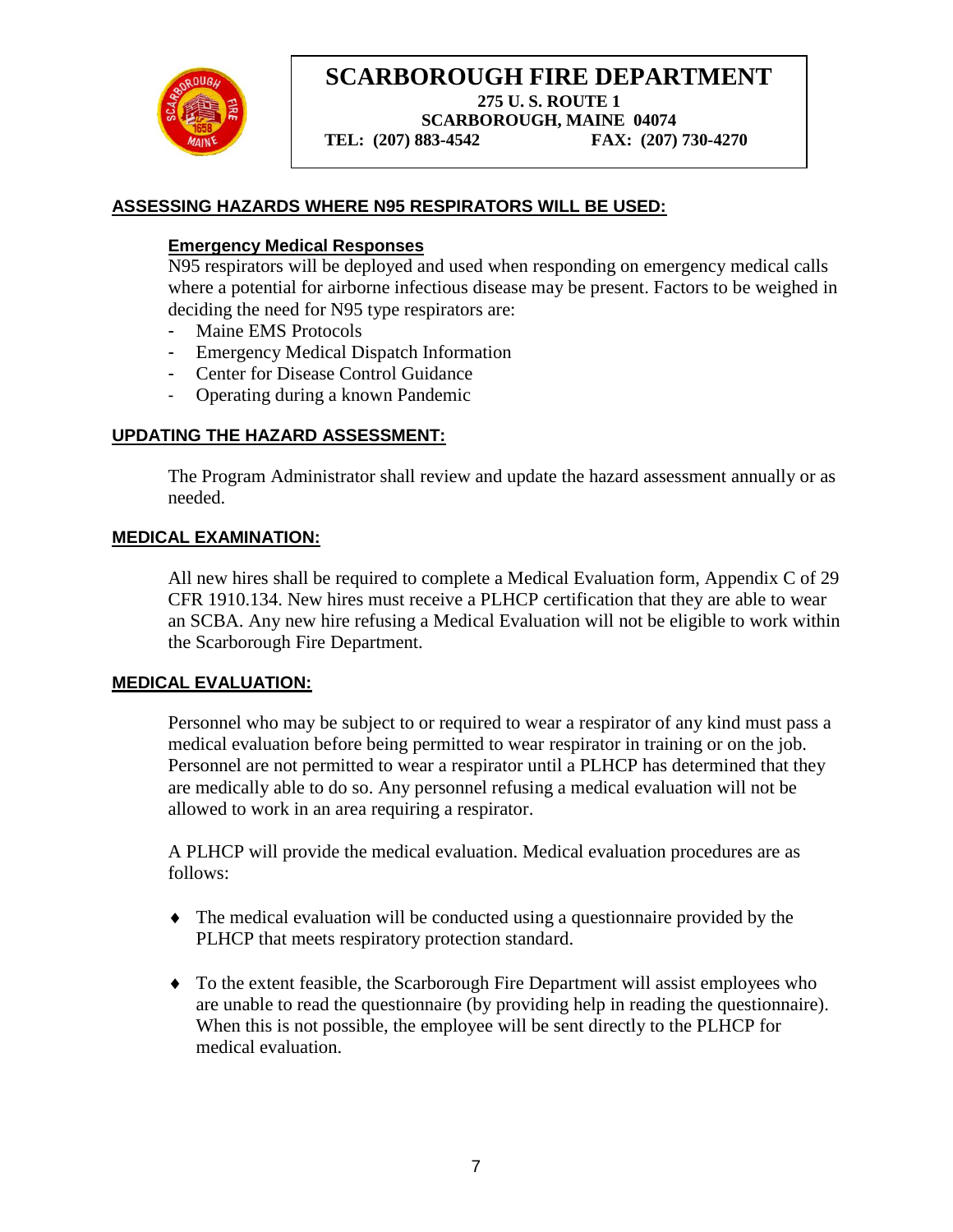

- All affected employees will be given a copy of the medical questionnaire to fill out. Employees shall return the filled out questionnaire to the Administrative office to be mailed to the Department PLHCP. Employees will be permitted to fill out the questionnaire on employer time.
- Follow-up medical evaluations will be provided to employees as required by this standard, or as required by the PLHCP.
- All employees will be granted the opportunity to speak with the physician about their medical evaluation, if they so request.
- After an employee has received clearance and begun to wear a respirator, additional medical evaluations will be provided under the following circumstances.
	- Annually after age 40.
	- Every two years between the ages of  $35 39$ .
	- Every five years up to age 34

**Or:**

- The employee reports signs and/or symptoms related to their ability to use a respirator, such as shortness of breath, dizziness, chest pains, or wheezing.
- The PLHCP or supervisor informs the Program Administrator that the employee needs to be reevaluated.
- Information from the program, including observations made during fit testing and program evaluation, indicates a need for reevaluation.
- A change occurs in the workplace that may result in an increased physiological burden on the employee.

All examinations, evaluations and questionnaires are to remain confidential between the employee and the PLHCP.

#### **FIT TESTING:**

Fit testing is required for all employees wearing a respirator. Fit testing will be conducted in accordance with the following schedule:

- After medical respiratory clearance and prior to being allowed to wear a respirator.
- Annually
- When there are changes in the employee's physical condition that could affect respiratory fit (obvious changes in body weight, facial scarring, etc.).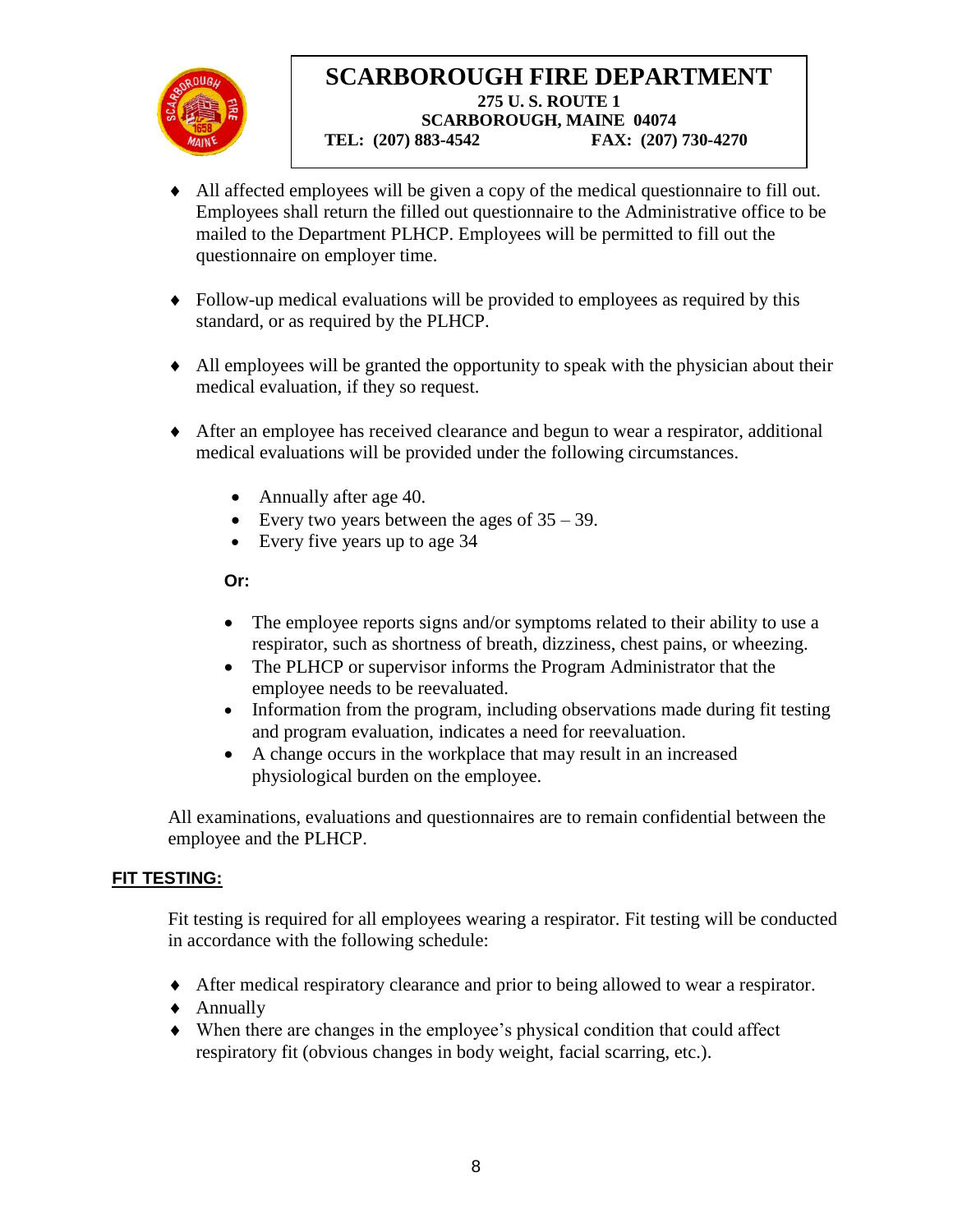

Employees will be fit tested with the make, model, and size respirator that they will actually use.

The Program Administrator or trained designee will conduct fit tests following the QLFT protocol found in Appendix B of the respiratory protection standard.

## **RESPIRATOR USE:**

Respirator use is required for all employees engaged in the following activities: structural fires, hazardous materials incidents, vehicle fires, dumpster fires, and special rescue situations, emergency medical responses or any incident which may cause exposure to a respiratory hazard.

## **General Procedures**

Employees will use their respirators under conditions specified by this program, and in accordance with the training they receive on the use of each particular model. In addition, the respirator shall not be used in a manner for which it was not certified by NIOSH or by its manufacturer.

Employees who detect operational problems with, or experience failure of, a respirator shall immediately notify their supervisor, and leave the hazardous environment with their partner.

Employees are not permitted to wear any jewelry, ear protection, eye glasses, or protective hoods in a manner that may interfere with the face to facepiece seal. Facial hair or any other hairstyle shall not interfere with the outer face to facepiece seal. Furthermore, a mustache may not be unkempt to the point it contacts exhalation valves of a nosecup.

Company officers shall be responsible to ensure employees are in compliance with *1910.134(g)(1)(i)(A)*

The employer shall not permit respirators with tight-fitting facepieces to be worn by employees who have;

\*Facial hair that comes between the sealing surface or the facepiece and the face, or that interferes with valve function or, Any condition that interferes with the face-tofacepiece seal or valve function.

#### **Interior Structural Firefighting**

Employees engaged in Interior Structural Firefighting shall:

 Use SCBA for all fires beyond the Incipient Stage or as directed by the Incident Commander.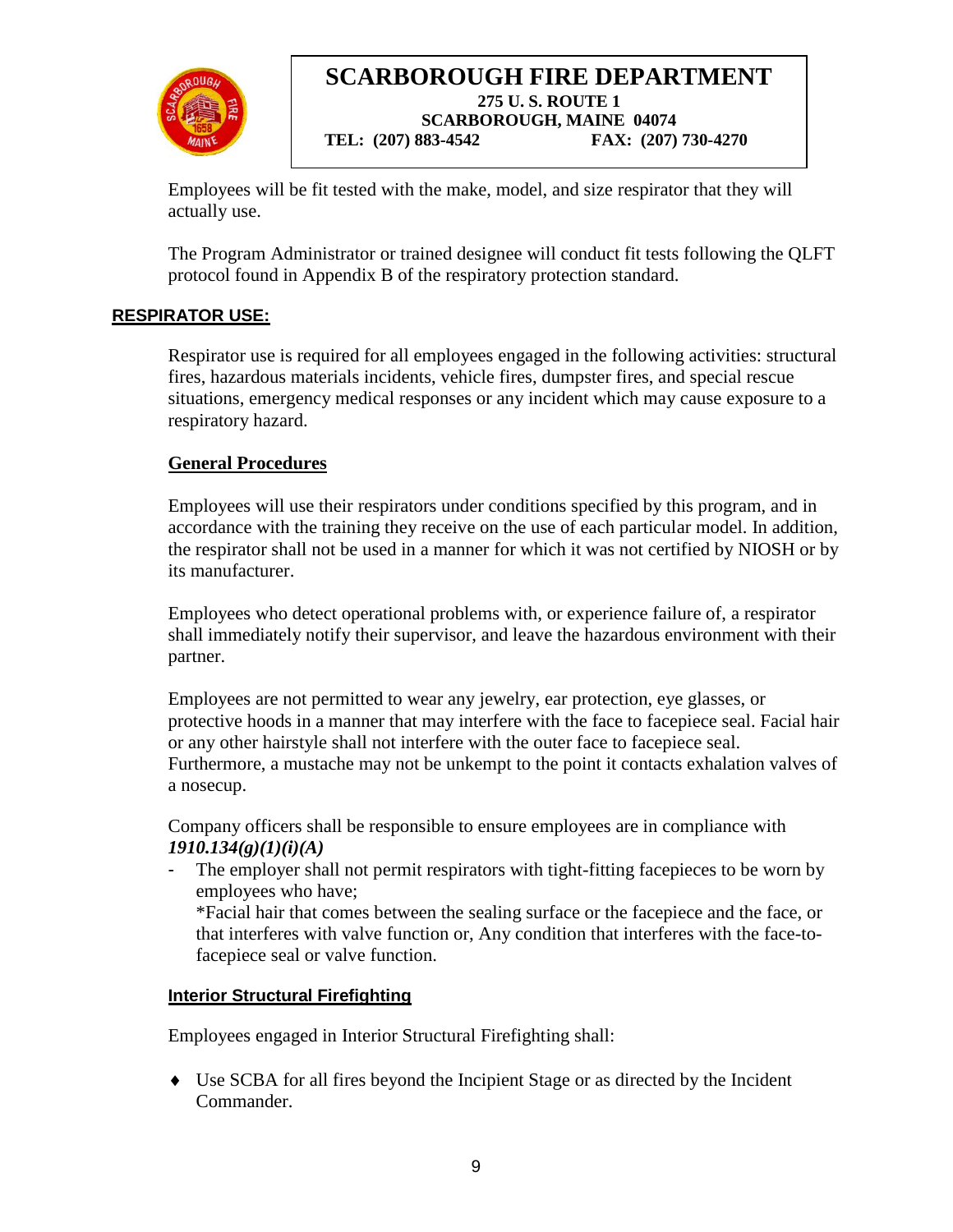

- Continue to use SCBA until the completion of "Overhaul" or completion of air monitoring.
- Work in a minimum of pairs and maintain voice and visual contact with members of each team.
- Be supported by two stand-by members who are available for immediate rescue of interior firefighters, at each point of entry as determined by the Incident Commander. Each stand-by member shall be dressed in full protective clothing and have SCBA immediately available to them. The function of one of the stand-by members shall be accountability of the firefighters inside the structure. The other stand-by member may assume other duties including Incident Commander or Pump Operator provided this individual is able to perform rescue assistance without jeopardizing the safety or health of any firefighter working at the incident.

Nothing herein shall prohibit the Incident Commander from establishing a Rapid Intervention Team (RIT) to replace the two firefighters outside, provided a RIT Team is established for each entry point as determined by the Incident Commander.

In the event that the Incident Commander determines the need to perform Emergency Rescue Activities upon arrival of the entire team, the Incident Commander **must:**

- Notify dispatch of entry without the two stand-by members.
- Enter with or without a charged handline, perform the Emergency rescue, and immediately leave the structure.
- After the incident, document in writing, to the Fire Chief, a detailed explanation regarding the deviation of policy.

**When the Incident Commander cannot ensure the employees ability to escape from the hazardous environment, one employee shall be stationed at the point of entry to maintain accountability and be readily available to perform immediate rescue.**

## **AIR QUALITY:**

SCBA cylinders shall be filled with Grade D compressed air only. The Program Administrator shall ensure that the compressed air maintains Grade D quality and that the air compressor is serviced and tested at least annually.

#### **CLEANING**:

SCBA are to be cleaned and disinfected after each use. The cleaning policy to be as follows:

- Disassemble SCBA, removing cylinder and mask.
- Wash the facepiece and associated parts in mild detergent with warm water.
- Disinfect the facepiece and regulator with 70% Isopropyl Alcohol for 10 minutes.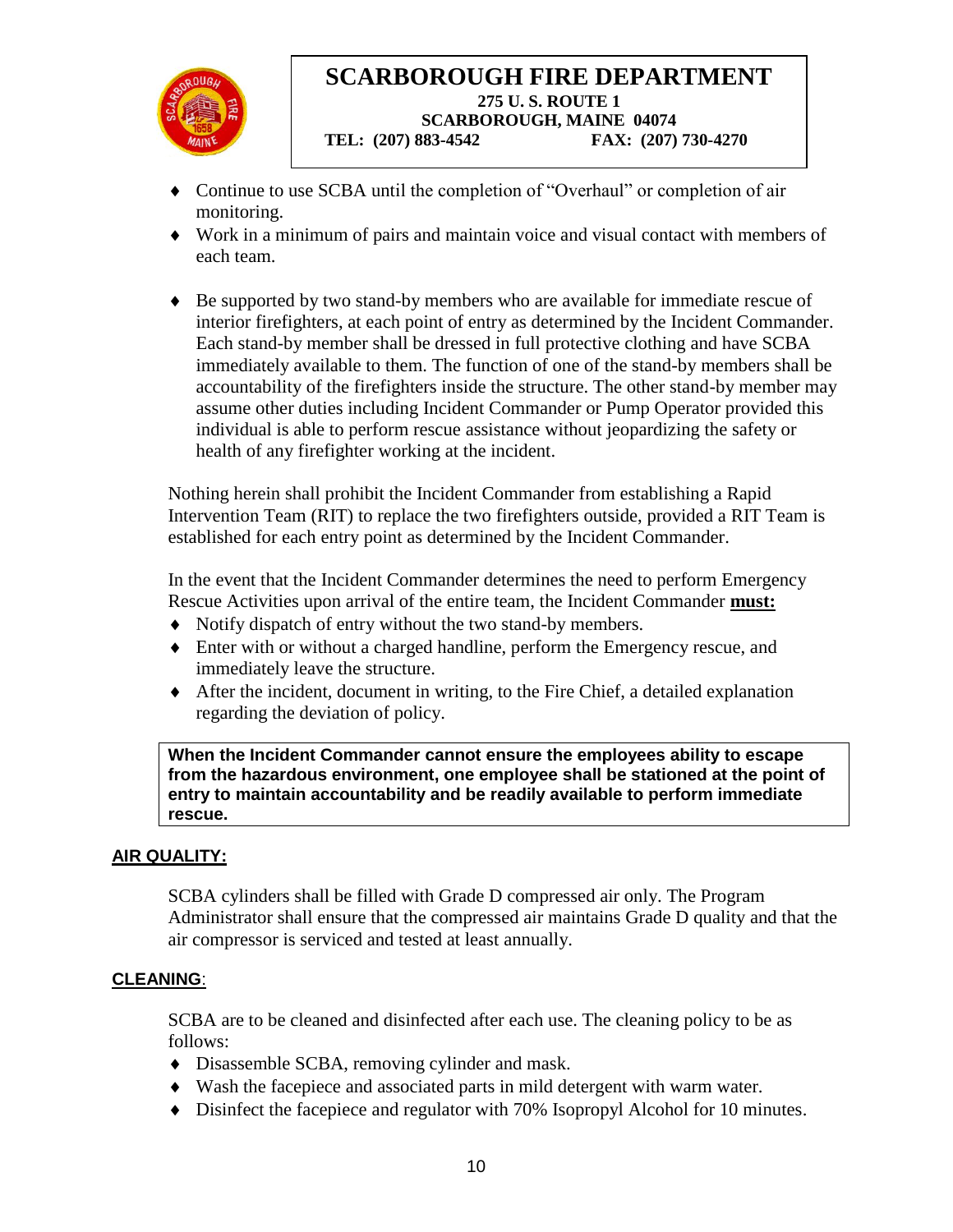

- Rinse completely in clean slow running water.
- Air-dry in a clean area.
- Reassemble the SCBA, test the function, and replace any defective parts, test function.
- Place back on apparatus, masks are to be stored in a bag, or within an enclosed cab.

#### *Field cleaning of SCBA Masks SHALL be done using 70% Isopropyl Alcohol wipes or disinfection wipes. There will be no sharing of SCBA masks in the field without proper field cleaning.*

The Program Administrator will ensure an adequate supply of cleaning and disinfecting material at the fire station, as well as field cleaning material. If supplies are low, employees should notify their supervisor who will in turn notify the Program Administrator.

#### **MAINTENANCE:**

Respirators are to be properly maintained at all times in order to ensure that they function properly and adequately protect the employees. Maintenance involves a thorough visual inspection for cleanliness and defects. Worn or deteriorated parts will be replaced prior to use. No components will be replaced or repairs made beyond those recommended by the manufacturer, except by those trained by the manufacturer to do such repairs. Repairs beyond the scope of our trained personnel will be conducted by the manufacturer or their designee.

The following items are to be checked after each use and weekly. The findings of these checks are to be properly recorded in the SCBA Maintenance Log:

- ◆ Facepiece; Cracks, tears, or holes Facepiece distortion Cracked, loose, or damaged lens
- ◆ Headstraps; Breaks or tears Broken buckles
- ◆ Valves/UAC & EBSS Residue or dirt Damage to valve or valve material Rubber covers in place
- $\triangleleft$  Gauges, regulators & Air Lines Damage to or inaccuracy Leaks

HUD operation and battery condition

◆ PASS Alarm Operation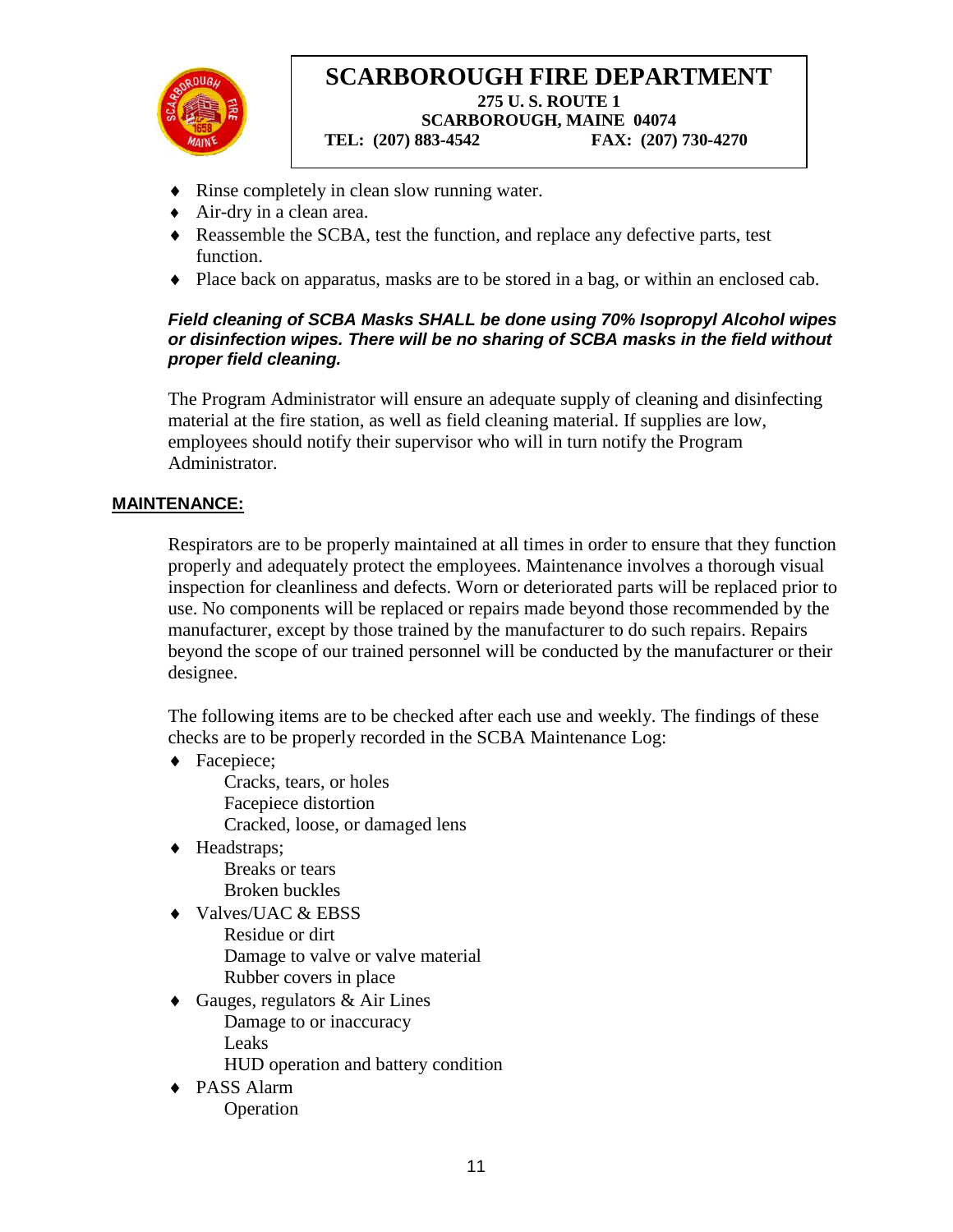

Battery condition

- Body Harness Tears, rips, fraying or otherwise damaged straps Broken buckles
- ◆ Cylinder

Air supply full Hydrostatic test date General cylinder condition

Respirators that are defective or that have defective parts shall be taken out of service immediately. If during an inspection or during use, an employee discovers a respirator with a defect he/she is to bring the defect to the attention of his / her supervisor.

## **STORAGE:**

Storage of SCBA shall be in their designated place on the apparatus. Masks shall be stored in bags, or enclosed apparatus cabs to prevent exposure to dirt or other contaminates.

## **TRAINING:**

Annually, in Scarborough Fire Department, each employee shall attend and successfully complete SCBA/Respiratory Protection training that is based on current NFPA Standards. Training will be both knowledge and hands-on based. Training will include:

- The need for respirator use, and how improper fit, usage, or maintenance can compromise the protective effectiveness of the SCBA.
- $\bullet$  Limitations and capabilities of SCBA
- $\triangleleft$  How to effectively use SCBA
- How to inspect, Don, Duff, use, and perform proper seal checks.
- Procedures for maintenance field cleaning, and storage.
- How to recognize medical symptoms that may compromise the safety of the wearer.
- Individual air management program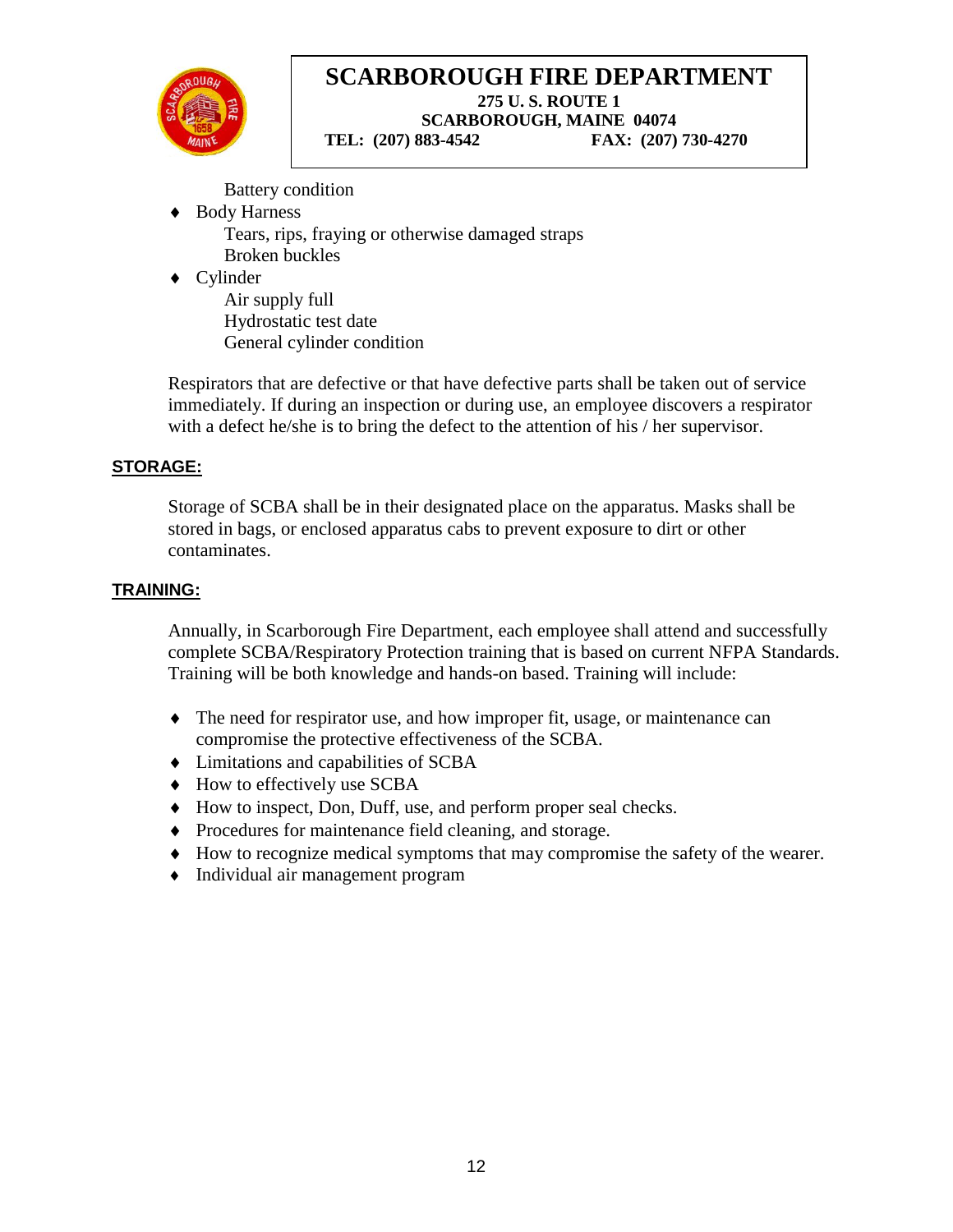

#### **INDIVIDUAL AIR MANAGEMENT PROGRAM:**

Individual air management relies on the following strategies:

- Exit from the IDLH environment before consumption of reserve air begins.
- Low air alarm is notification that the individual is consuming the reserve air supply.
- Activation of the low air alarm is an immediate action item for the individual.

The individual air management program will also develop the ability of an individual to manage his or her air consumption as part of a team during a work period by requiring members to rotate positions of heavy work to light work so air consumption is equalized among team members. All members shall understand that factors such as but not limited to, physical fitness, exertion, travel distance to and from the IDLH environment and amount of air being carried will be a factor in the air consumption rate and duration of the air supply.

#### **PROGRAM EVALUATION**

The Program Administrator shall annually, and as needed, evaluate the respiratory program to ensure that:

- Current written programs are being effective and properly implemented.
- Employees are properly using SCBA and,
- The program continues to be effective.

#### **RECORDKEEPING**

The Program Administrator shall keep and maintain all documentation in the areas of:

- Medical evaluations (PLHCP recommendation only)
- $\blacklozenge$  Fit Testing
- $\bullet$  Training records

#### **EFFECTIVE DATE**

**The effective date of this policy shall be 10/08/02 Revision Date: 08/01/2020**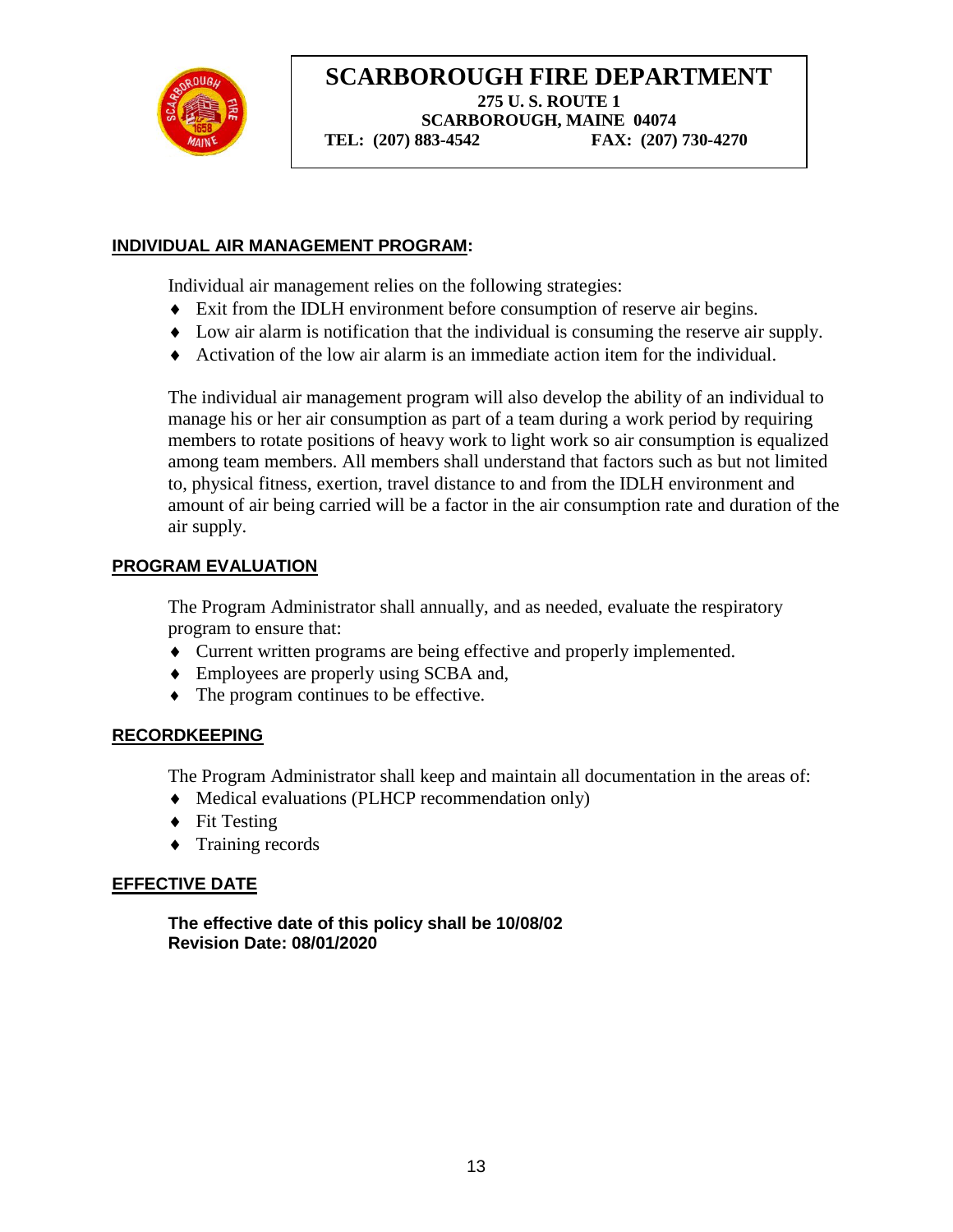

**TEL:** (207) 883-4542

#### **Hazard Assessment**

| PERSONAL PROTECTIVE EQUIPMENT (PPE) REQUIREMENTS |                           |                           |                       |                    |                           |                    |                           |                           |                          |                           |                                  |                    |                    |                |                           |                                                 |                               |                    |                                                         |  |                    |                                   |   |   |                                                       |                           |                           |                 |                    |                         |
|--------------------------------------------------|---------------------------|---------------------------|-----------------------|--------------------|---------------------------|--------------------|---------------------------|---------------------------|--------------------------|---------------------------|----------------------------------|--------------------|--------------------|----------------|---------------------------|-------------------------------------------------|-------------------------------|--------------------|---------------------------------------------------------|--|--------------------|-----------------------------------|---|---|-------------------------------------------------------|---------------------------|---------------------------|-----------------|--------------------|-------------------------|
| Department Evaluated:                            |                           |                           | Fire Department       |                    |                           |                    |                           |                           |                          |                           |                                  |                    |                    |                |                           |                                                 |                               |                    |                                                         |  |                    |                                   |   |   |                                                       |                           |                           |                 |                    |                         |
| Evaluator                                        |                           |                           | Captain George Oliver |                    |                           |                    |                           |                           |                          |                           |                                  |                    |                    |                |                           |                                                 |                               |                    |                                                         |  |                    |                                   |   |   |                                                       |                           |                           |                 |                    |                         |
| Job Title:                                       |                           |                           | Safety Officer        |                    |                           |                    |                           |                           |                          |                           |                                  |                    |                    |                |                           |                                                 |                               |                    |                                                         |  |                    |                                   |   |   |                                                       |                           |                           |                 |                    |                         |
| Date                                             |                           |                           |                       |                    |                           |                    |                           |                           |                          | Hazards                   |                                  |                    |                    |                |                           |                                                 | Personal Protective Equipment |                    |                                                         |  |                    |                                   |   |   |                                                       |                           |                           |                 |                    |                         |
|                                                  |                           |                           |                       |                    | <b>Shire Pardes</b>       |                    | <b>Harristone</b>         |                           |                          |                           | Law Commercial<br>Luite Barricon |                    |                    | Obstructions   |                           | Lister Chemicagoste<br><b>Rolling Direction</b> |                               |                    | <b>Neroda Basic Materials</b><br>Point of the tree work |  |                    | Suite of Division of the Assembly |   |   | - Health Projection<br><b>Helper of original hast</b> |                           |                           |                 | <b>Alexandra</b> s |                         |
| <b>JOB FUNCTION</b>                              |                           |                           |                       |                    |                           |                    |                           |                           |                          |                           |                                  |                    |                    |                |                           |                                                 |                               |                    |                                                         |  |                    |                                   |   |   |                                                       |                           |                           |                 |                    |                         |
| <b>OPERATIONS</b>                                |                           | <b>Decircal</b>           | FOREST                |                    |                           | Kontinin           | Hardwin                   |                           | Heathing<br><b>Knock</b> |                           |                                  |                    |                    | Penatricion    |                           |                                                 |                               |                    |                                                         |  |                    |                                   |   |   |                                                       | 500                       |                           | <b>SEATIONS</b> |                    | <b>SASEWAS</b><br>Other |
| use of hydraulic tools                           |                           |                           | $\pmb{\times}$        | $\pmb{\mathsf{x}}$ | $\pmb{\times}$            |                    | $\pmb{\mathsf{x}}$        | $\pmb{\times}$            |                          |                           |                                  | $\pmb{\mathsf{x}}$ | $\pmb{\mathsf{x}}$ | $\pmb{\times}$ |                           |                                                 | x                             |                    |                                                         |  | $\pmb{\mathsf{x}}$ | $\pmb{\chi}$                      |   |   |                                                       |                           | $\pmb{\mathsf{x}}$        |                 |                    |                         |
| use of electrical tools                          | $\mathsf{x}$              |                           | $\pmb{\mathsf{x}}$    | $\pmb{\times}$     | $\boldsymbol{\mathsf{x}}$ |                    | $\pmb{\times}$            |                           |                          |                           | $\pmb{\times}$                   |                    | $\pmb{\times}$     | X              |                           |                                                 |                               |                    |                                                         |  | x                  |                                   | x |   |                                                       |                           | $\boldsymbol{\mathsf{x}}$ |                 |                    |                         |
| Exposure to hazardous atmosphere                 |                           |                           |                       |                    |                           | X                  |                           |                           |                          |                           |                                  |                    |                    |                | X                         | smoke                                           |                               |                    |                                                         |  |                    |                                   |   |   | x                                                     |                           |                           |                 |                    |                         |
|                                                  | $\mathsf{x}$              | $\mathbf{x}$              | $\pmb{\chi}$          | $\pmb{\chi}$       | $\mathsf{x}$              | $\pmb{\mathsf{x}}$ | $\boldsymbol{\mathsf{x}}$ | $\mathsf{x}$              |                          |                           |                                  | $\mathsf{x}$       | $\pmb{\times}$     | $\pmb{\times}$ | $\boldsymbol{\mathsf{x}}$ | smoke                                           | x                             |                    |                                                         |  | $\mathsf{x}$       | $\pmb{\times}$                    |   |   | $\boldsymbol{\mathsf{x}}$                             |                           |                           |                 |                    |                         |
| Haz Mat response                                 |                           |                           |                       |                    |                           |                    |                           |                           |                          | X                         |                                  |                    |                    |                | $\boldsymbol{\mathsf{x}}$ |                                                 |                               | $\mathsf{x}$       |                                                         |  |                    | $\pmb{\times}$                    |   |   | $\pmb{\times}$                                        |                           |                           |                 |                    | pertinent level suit    |
| rescue swimmer                                   |                           |                           |                       |                    |                           |                    |                           | X                         |                          |                           |                                  |                    |                    |                |                           | drowning                                        |                               |                    |                                                         |  |                    | $\boldsymbol{x}$                  |   |   |                                                       |                           |                           |                 |                    | all approved gear       |
|                                                  |                           | $\pmb{\times}$            |                       |                    |                           |                    |                           | $\mathsf{x}$              |                          |                           |                                  |                    |                    |                |                           | drown/hypo                                      |                               |                    |                                                         |  |                    | $\mathsf{x}$                      |   |   |                                                       |                           |                           |                 |                    | dry suit                |
|                                                  |                           | x                         |                       | x                  | x                         |                    | $\pmb{\chi}$              | $\boldsymbol{x}$          |                          |                           |                                  | x                  | x                  | x              |                           |                                                 | x                             |                    |                                                         |  | X                  | $\pmb{\mathsf{x}}$                |   |   |                                                       |                           | x                         |                 |                    | ropes and harness       |
| exterior firefighting                            | $\boldsymbol{\mathsf{x}}$ | X                         | $\pmb{\times}$        | x                  | X                         | x                  | $\pmb{\times}$            | x                         |                          |                           |                                  | x                  | x                  | x              |                           |                                                 | x                             |                    |                                                         |  | $\pmb{\times}$     | x                                 |   |   |                                                       |                           | x                         |                 |                    | SCBA as needed          |
|                                                  | $\boldsymbol{\mathsf{x}}$ | $\boldsymbol{\mathsf{x}}$ |                       | $\mathsf{x}$       | $\boldsymbol{\mathsf{x}}$ |                    | $\pmb{\times}$            | X                         |                          |                           |                                  | x                  | $\mathsf{x}$       | $\mathsf{x}$   |                           |                                                 | $\mathsf{x}$                  |                    |                                                         |  | x                  | $\boldsymbol{\mathsf{x}}$         |   |   |                                                       |                           | x                         |                 |                    | SCBA or ladder belt?    |
|                                                  |                           | $\pmb{\times}$            | $\pmb{\chi}$          | $\pmb{\times}$     | x                         |                    | $\pmb{\times}$            | $\mathsf{x}$              |                          |                           |                                  | X                  |                    | x              |                           |                                                 | x                             |                    |                                                         |  | $\pmb{\times}$     | $\pmb{\mathsf{x}}$                |   |   |                                                       |                           | x                         |                 |                    | SCBA as needed          |
|                                                  | $\pmb{\times}$            | $\boldsymbol{\mathsf{x}}$ |                       | x                  | x                         |                    | $\pmb{\times}$            | $\pmb{\times}$            |                          |                           |                                  |                    |                    | X              |                           |                                                 | x                             |                    |                                                         |  | x                  | $\pmb{\times}$                    |   | x | $\pmb{\chi}$                                          |                           |                           |                 |                    |                         |
|                                                  |                           |                           | x                     | X                  | $\mathbf{x}$              |                    | $\pmb{\times}$            | $\boldsymbol{\mathsf{x}}$ |                          |                           |                                  |                    | X                  |                |                           |                                                 | x                             |                    |                                                         |  | x                  | $\pmb{\times}$                    |   |   |                                                       |                           | x                         |                 |                    |                         |
| performing truck checks                          |                           |                           | x                     |                    |                           |                    |                           |                           |                          | $\boldsymbol{\mathsf{x}}$ |                                  |                    |                    |                |                           |                                                 |                               | $\pmb{\times}$     |                                                         |  |                    |                                   |   |   |                                                       |                           | x                         |                 |                    | addional PPE as need    |
| perform house duties                             |                           | $\boldsymbol{\mathsf{x}}$ |                       |                    |                           | x                  |                           |                           |                          | $\boldsymbol{\mathsf{x}}$ |                                  |                    |                    |                |                           | infection exp                                   |                               | $\mathsf{x}$       |                                                         |  |                    |                                   |   |   |                                                       |                           | $\boldsymbol{\mathsf{x}}$ |                 |                    | addional PPE as need    |
| working around roadway                           |                           | $\pmb{\times}$            |                       |                    |                           |                    |                           | X                         |                          |                           |                                  |                    |                    |                |                           |                                                 | x                             |                    |                                                         |  |                    | x                                 |   |   |                                                       |                           |                           |                 | x                  | vest or turnouts        |
|                                                  |                           | $\pmb{\mathsf{x}}$        |                       |                    |                           |                    | $\pmb{\times}$            |                           |                          |                           |                                  |                    |                    |                |                           |                                                 | $\mathsf{x}$                  |                    |                                                         |  |                    | $\mathsf{x}$                      |   |   |                                                       |                           |                           |                 |                    | SCBA as needed          |
| exposure to blood/airbourne                      |                           |                           |                       |                    |                           |                    |                           |                           |                          |                           |                                  |                    |                    |                |                           | infection exp                                   |                               | $\pmb{\mathsf{x}}$ | $\boldsymbol{\mathsf{x}}$                               |  |                    |                                   |   |   |                                                       |                           |                           |                 |                    | follow protocol         |
|                                                  |                           | x                         |                       | x                  | x                         |                    | $\pmb{\chi}$              | $\mathsf{x}$              |                          |                           |                                  |                    |                    | x              |                           |                                                 |                               |                    |                                                         |  | x                  | $\mathsf{x}$                      |   |   |                                                       |                           | $\boldsymbol{\mathsf{x}}$ |                 |                    | boots and or bunkerpant |
|                                                  |                           | X                         |                       | x                  | $\boldsymbol{\mathsf{x}}$ |                    | $\pmb{\times}$            |                           |                          |                           |                                  |                    |                    | X              |                           |                                                 |                               |                    |                                                         |  | x                  | $\mathsf{x}$                      |   |   |                                                       |                           | $\boldsymbol{\mathsf{x}}$ |                 |                    | boots and or bunkerpant |
| apparatus driving                                |                           |                           |                       |                    |                           |                    |                           | x                         |                          |                           |                                  |                    |                    |                |                           | <b>MVA</b>                                      |                               |                    |                                                         |  |                    |                                   |   |   |                                                       | x                         |                           |                 |                    | PPE per SOP             |
|                                                  |                           |                           |                       |                    |                           |                    |                           | X                         |                          |                           |                                  |                    |                    |                |                           | <b>MVA</b>                                      |                               |                    |                                                         |  |                    |                                   |   |   |                                                       | $\boldsymbol{\mathsf{x}}$ |                           |                 |                    | PPE per SOP             |
|                                                  |                           |                           |                       |                    |                           |                    |                           |                           |                          |                           |                                  |                    |                    |                |                           |                                                 |                               |                    |                                                         |  |                    |                                   |   |   |                                                       |                           |                           |                 |                    |                         |
|                                                  |                           |                           |                       |                    |                           |                    |                           |                           |                          |                           |                                  |                    |                    |                |                           |                                                 |                               |                    |                                                         |  |                    |                                   |   |   |                                                       |                           |                           |                 |                    |                         |
|                                                  |                           |                           |                       |                    |                           |                    |                           |                           |                          |                           |                                  |                    |                    |                |                           |                                                 |                               |                    |                                                         |  |                    |                                   |   |   |                                                       |                           |                           |                 |                    |                         |
|                                                  |                           |                           |                       |                    |                           |                    |                           |                           |                          |                           |                                  |                    |                    |                |                           |                                                 |                               |                    |                                                         |  |                    |                                   |   |   |                                                       |                           |                           |                 |                    |                         |
| Key for Personal Protective Equipment            |                           |                           |                       |                    |                           |                    |                           |                           |                          |                           |                                  |                    |                    |                |                           |                                                 |                               |                    |                                                         |  |                    |                                   |   |   |                                                       |                           |                           |                 |                    |                         |